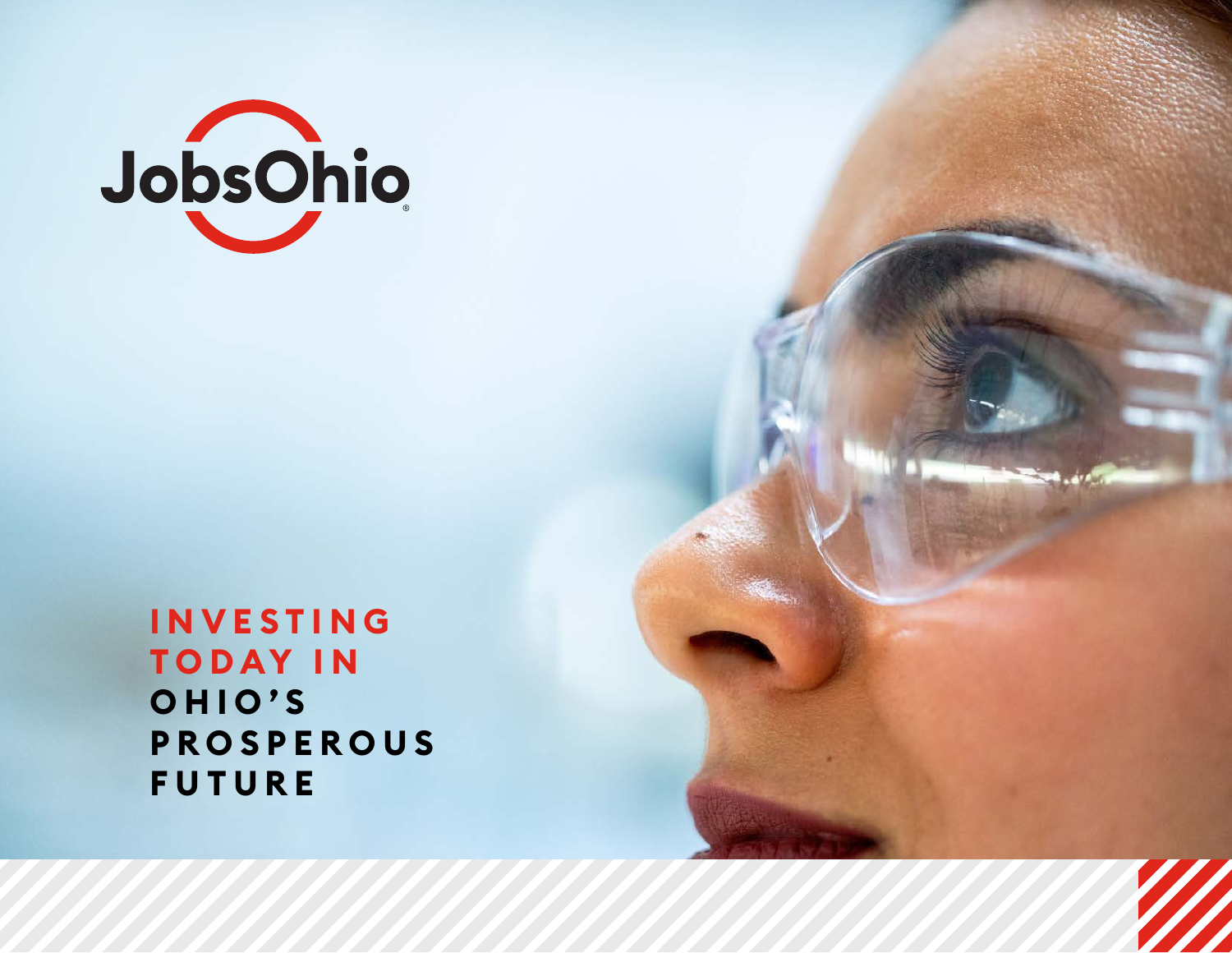

## **ABOUT JOBSOHIO**

The State of Ohio is rapidly attracting infrastructure and leadingedge technology to fuel an unstoppable chain reaction of growth and expansion in the years to come. This powerful economic trend, accelerated by State investments and incentives, promises to establish Ohio as a new center of gravity for innovators and entrepreneurs seeking to build America's next-generation, digitally enabled economy.

JobsOhio, the State's unique private economic development corporation, acts as a catalyst for high-growth business investments and job creation that are helping propel the State's ingenuity and ambitions forward. Founded in 2011, JobsOhio is a first-of-its-kind, state-authorized, non-profit built with the stable financial resources, seasoned private sector expertise and the long-term investment outlook needed to attract, retain, and expand businesses, payrolls, and career opportunities across the State.

JobsOhio's programs and job-ready sites empower world-class corporations, entrepreneurs, and talented individuals to build their businesses and careers in Ohio. We collaborate with Ohio's regional economic development organizations, academic institutions, federal installations, business sector organizations, and the State of Ohio to deliver comprehensive programs and investment initiatives that incubate innovations, enable sustainable economic growth, and enhance the quality of life for Ohioans through the power and dignity of work.

## **STRATEGIC INITIATIVES**

### $Q$  SITES BY JobsOhic

Prepare job-ready sites for companies seeking to establish or expand operations in the State.

**OTALENT** BY JohsOhio

Attract, retain, upskill, and reskill Ohio's workforce and attract indemand talent to the State.

## **P R O G R A M S & INCENTIVES**

JobsOhio, in partnership with the State of Ohio, offers an array of customized programs and incentives to assist companies that are starting, relocating, or expanding operations in the state.

 $\odot$  INNOVATION **BY JohsOhio** 

Establish Ohio on the leading edge of technology and attract the best and brightest companies and talent to drive Ohio's future.

 $\langle \cdot \rangle$  INCLUSION BY JobsOhio

Invest in underrepresented populations and geographies and connect people to careerbuilding resources.

### **JobsOhio Programs**

Economic Development Grant Growth Fund Loan Workforce Grant Inclusion Grant R&D Center Grant Revitalization Program Site Inventory Program Inclusive Project Planning Vibrant Community Program Talent Acquisition Services Growth Capital

**State Of Ohio Programs**

### 166 Direct Loan Ohio Enterprise Bond Fund Innovation Ohio Loan Fund Roadwork Development 629 Fund State Tax Credits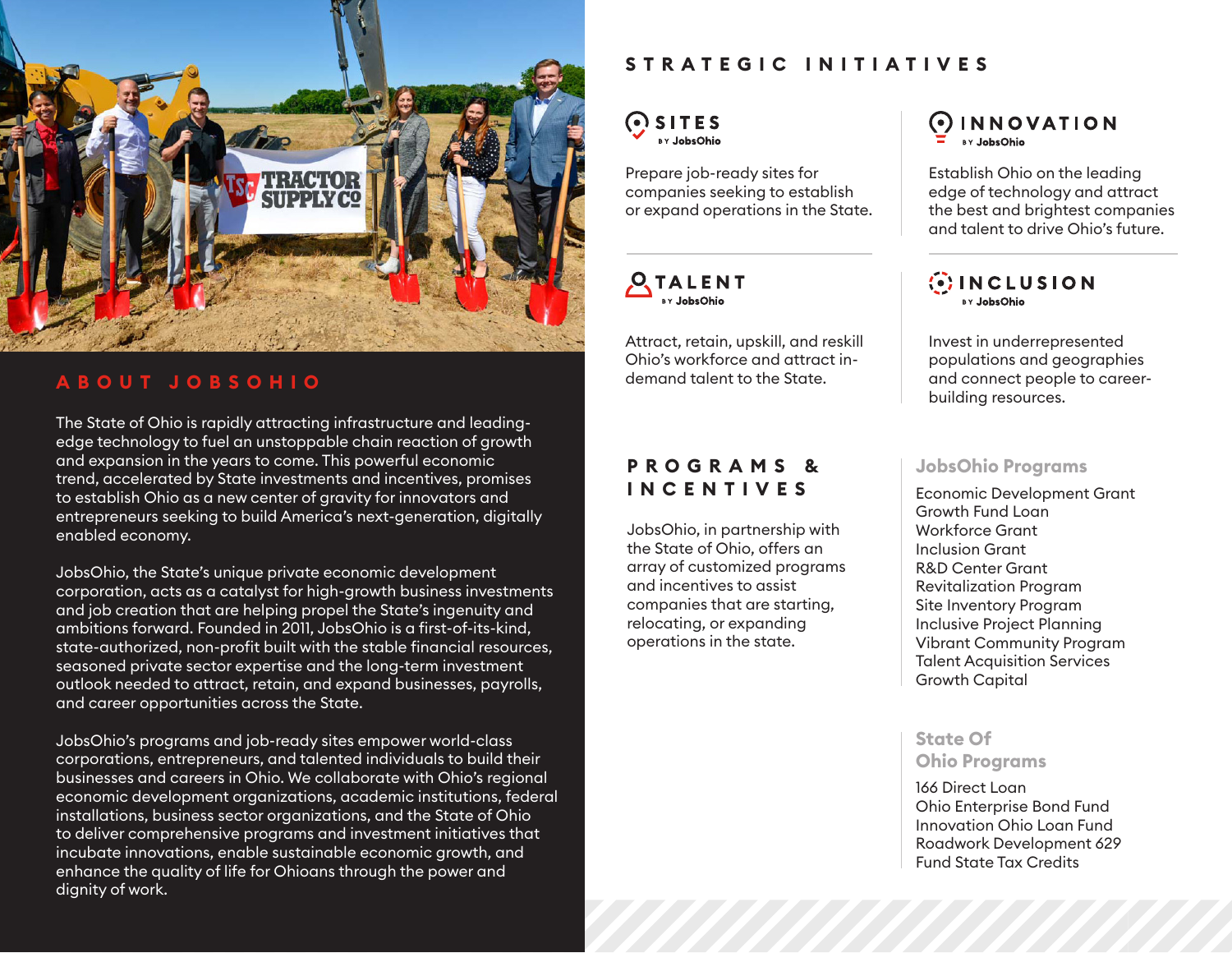

# **10 YEARS OF IMPACT**



## **10-Year Results**

2,800+ Projects 210,000+ New Jobs \$10B+ New Payroll 590,000+ Retained Jobs \$35B+ Retained Payroll \$64B Capital Investments

## **2020 Results**

307 Total Projects 19,021 New Jobs \$1.0 Billion New Jobs Payroll 39,208 Retained Jobs \$3.5B Retained Payroll 7.8B Capital Investments

## **U N I Q U E FUNDING MODEL**

**JobsOhio is private and self-funded. We use zero tax dollars.**

- JobsOhio is a private nonprofit corporation wholly funded by an independent private source – the profits from the JobsOhio Beverage System (JOBS) liquor enterprise – that JobsOhio purchased in 2013 and manages today.
- JOBS liquor profits provide a stable funding source which allows JobsOhio to utilize a longer-term horizon for funding economic development activities.

**Breaking Down JobsOhio Funding**



## **ACCOUNTABILITY & TRANSPARENCY**

**JobsOhio is dedicated to the success of Ohio and the companies that invest in the State.**

- JobsOhio maintains the highest standards of accountability, transparency, ethical conduct and responsible business practices.
- Complete public reporting of how JobsOhio spends private dollars to attract and retain business investments and jobs is available